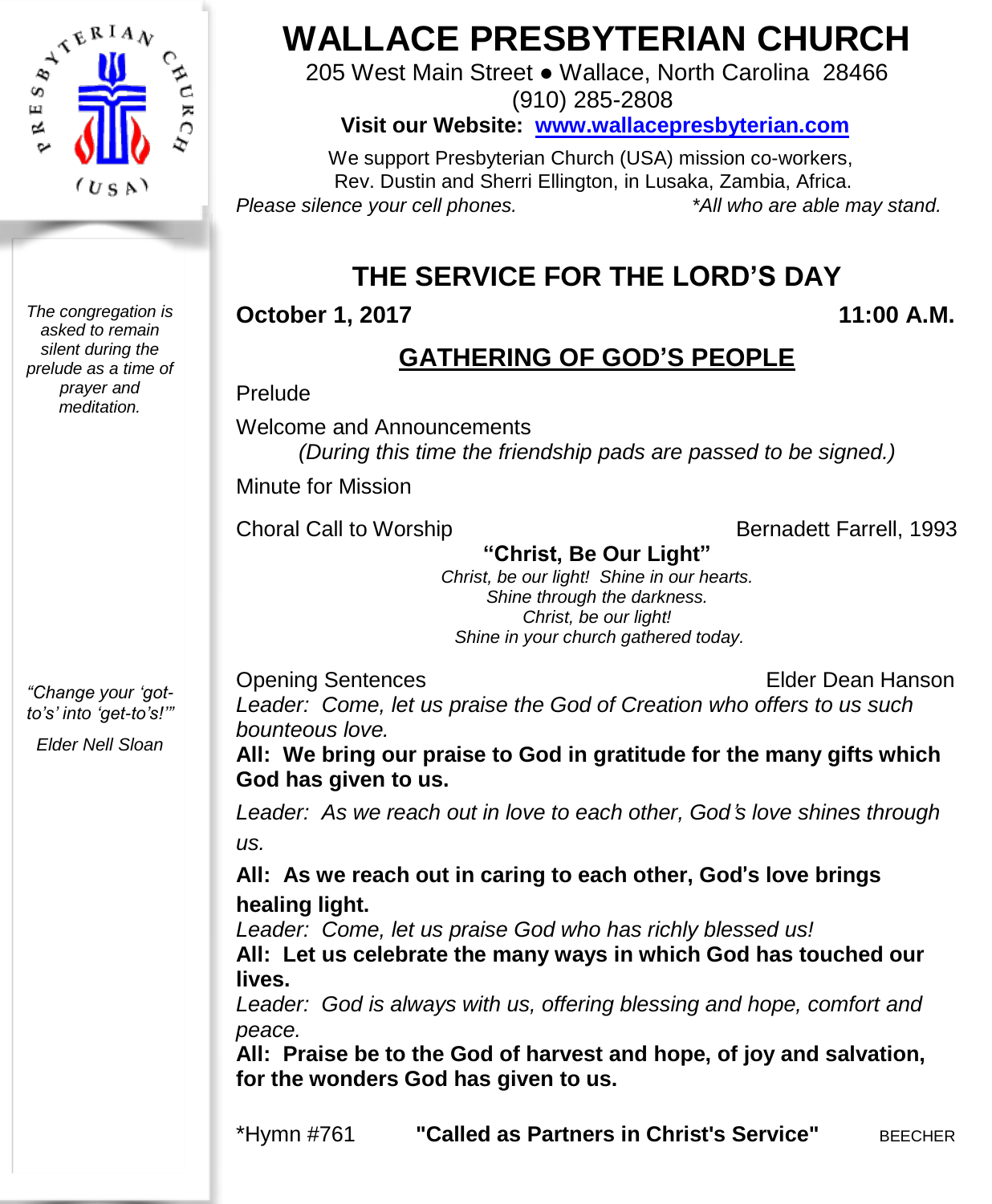*Today*'*s Prayer of Confession is taken from re:Worship, an online worship planning resource.*

#### \*Unison Prayer of Confession:

*Lord, you call us to be your voices in this world and we stay silent. You call us to be your hands in this world and we keep them hidden. You call us to be your feet in this world and we go our own way. When we meet those who are doubting and say nothing, forgive us. When we meet those who need your touch and do nothing, forgive us. When we are called to take up your cross and carry nothing, forgive us. Breathe life into these bones. Bring freedom to our lives that we might declare with heart and soul and voice that you are our Lord and our God.* 

*(A time for silent prayers of confession . . .)*

Responsive Assurance of Pardon *Leader: God searches for the lost, and finds us.* **All: God invites the hungry to the table, and feeds us.**

*Leader: God sends Jesus, and frees us from death*'*s prison.*

**All: God forgives all who sin and confess, and heals us with mercy and grace. Thanks be to God.**

\*Gloria Patri *Glory Be to the Father Glory be to the Father, and to the Son, and to the Holy Ghost; as it was in the beginning, is now, and ever shall be, world without end. Amen, amen.*

#### **PROCLAIMING GOD'S WORD**

Children's Sermon

#### Anthem **"Song of the Man on the Road"**

*I met a man on the road to Jerusalem, His face set straight ahead. Eyes deep burning with a strange hot light and I wondered with what passion it was fed. He spoke with a voice soft and gentle, yet all who were around him seemed to hear.* The echo of the ages in the words he spoke and for each he stirred a vision bright and clear.

I have come to give you truth and grace and healing, from sin and fear and death to set you free. To show a style of living based on joy, thanks and giving and to help all people be who they can be.

*One more time, I saw the man, nailed to a cross on a hill. His eyes turned to heaven with a strange hot light and the people all around were list'ning still.*

I have come to give you truth and grace and healing, from sin and fear and death to set you free. To show a style of living based on joy, thanks and giving and to help all people be who they can be; *Who they can be.*

\*Prayer of Illumination *We await your Word, Holy God, in a story that Jesus told his followers long ago. May we hear all you would have us hear, through the grace of Jesus Christ our Lord. Amen.*

"*Do all the good you can, by all the means you can, in all the ways you can, in all the places you can, at all the times you can, to all the people you can, as long as ever you can.*" *John Wesley*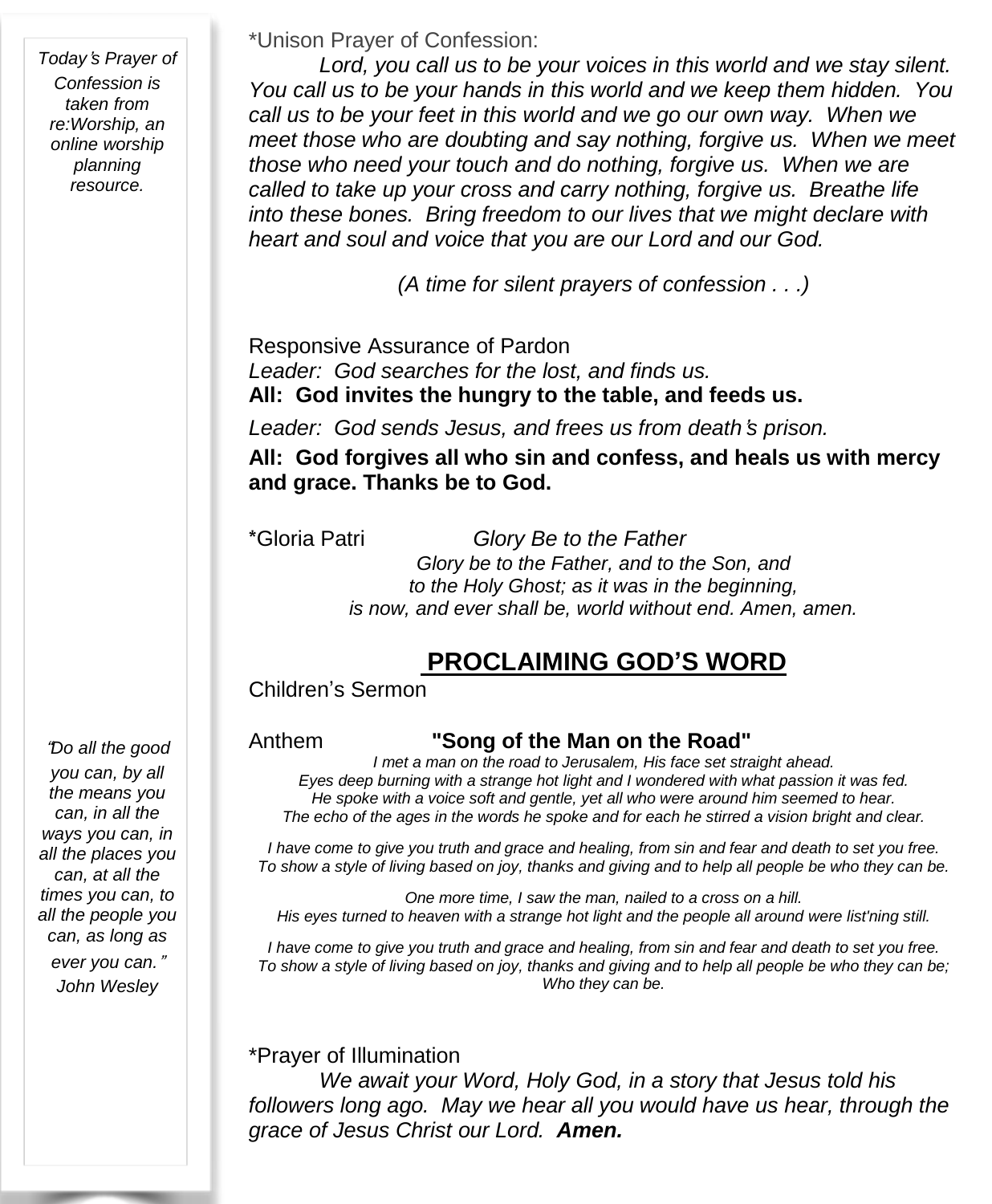"*Small deeds done are better than great deeds planned.*"

*Peter Marshall, 20th century Presbyterian pastor of New York Avenue Presbyterian Church in Washington, D.C. and twice U.S. Senate Chaplain*

"*One of the principal rules of religion is, to lose no occasion of serving God. And, since he is invisible to our eyes, we are to serve him in our neighbor, which he receives as if done to himself in person, standing visibly before us.*"

*John Wesley*

"*For we are what he has made us, created in Christ Jesus for good works, which God prepared beforehand to be our way of life.*"

*Ephesians 2:10*

Old Testament Lesson Elder Dean Hanson

*Isaiah 55:6-11* +Page 598

\*Hymn #188 **"Jesus Loves Me!"** JESUS LOVES ME

New Testament Lesson *Matthew 25:31-46* +Page 807

Sermon **"Finding the Joy Getting To . . ."** Dr. Dan Robinson

A Time for Silent Reflection

Pastoral Prayer with the Lord's Prayer

#### **GIVING THANKS TO GOD**

Presentation of Tithes and Offerings

**Offertory** 

\*Doxology and Prayer of Dedication

*Praise God from whom all blessings flow;* *Praise Him all creatures here below;* *Praise Him above ye heavenly host; Praise Father, Son, and Holy Ghost. Amen.*

\*The Affirmation of Faith: The Apostles' Creed I believe in God the Father Almighty, Maker of heaven and earth, And in Jesus Christ his only Son our Lord; who was conceived by the Holy Ghost, born of the Virgin Mary, suffered under Pontius Pilate, was crucified, dead, and buried; he descended into hell; the third day he rose again from the dead; he ascended into heaven, and sitteth on the right hand of God the Father Almighty; from thence he shall come to judge the quick and the dead. I believe in the Holy Ghost, the holy catholic Church, the communion of saints, the forgiveness of sins, the resurrection of the body, and the life everlasting. **Amen.**

| *Hymn #462          | "I Love to Tell the Story"  | <b>HANKEY</b> |
|---------------------|-----------------------------|---------------|
| *Benediction        |                             |               |
| *Choral Benediction | "Amen"<br>Amen, Amen, Amen. | Pavlechko     |
| *Postlude           |                             |               |
|                     |                             |               |

\**All who are able may stand.* +*The page number in the pew Bible.*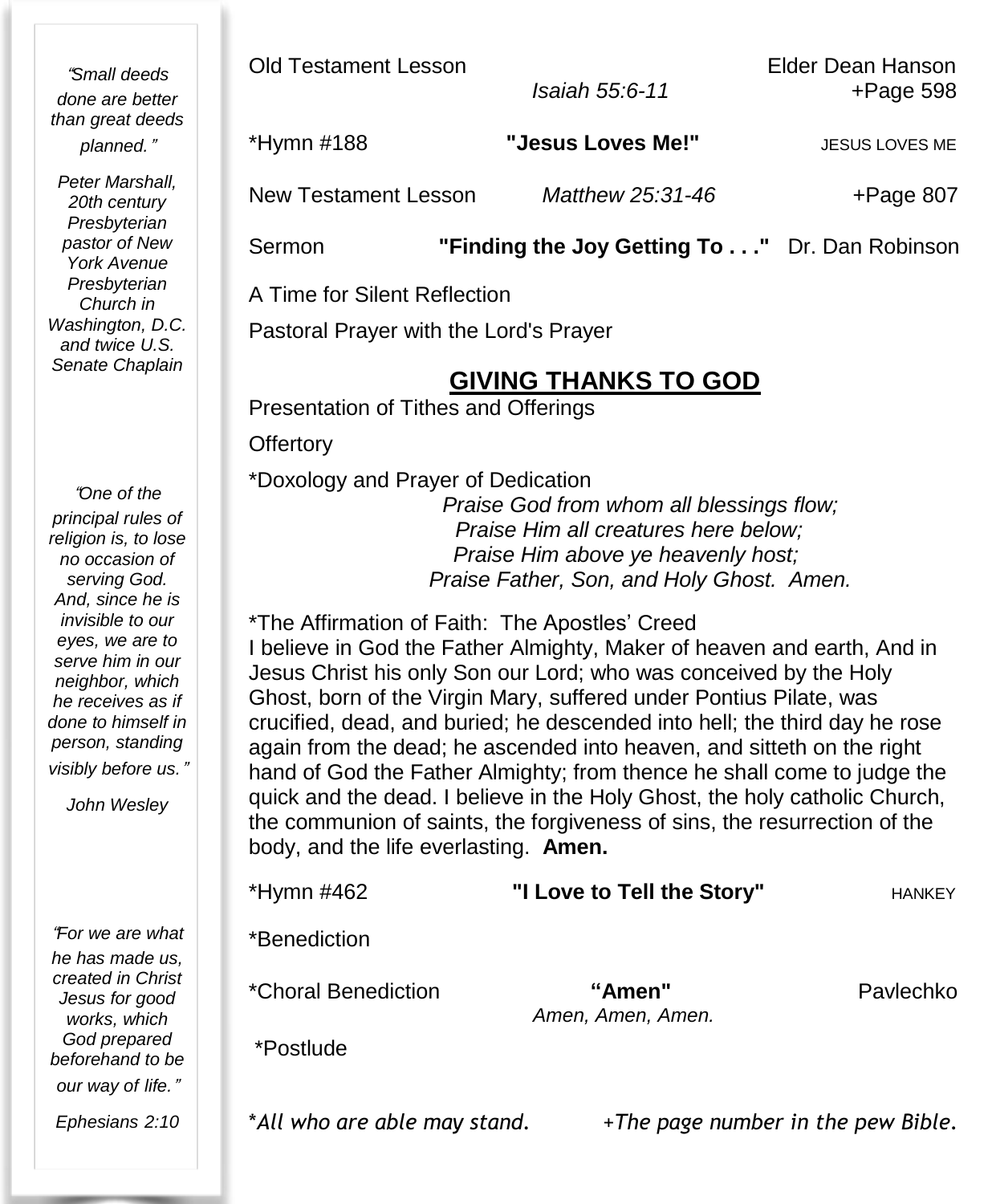



Operation Christmas Child is a project of Samaritan's Purse that partners with churches worldwide to reach boys and girls with the Gospel of Jesus Christ. After receiving shoebox gifts,

given by individual members of congregations such as ours, many children are discipled through a Bible study course, The Greatest Journey, where they learn to become faithful followers of Christ and share their faith with others. Last year alone, more than 10 million shoeboxes were distributed to boys and girls and more than 146 million since 1993. So please consider packing a shoebox. Boxes, material and helpful hints are available in the fellowship hall and the vestibules. Turn in completed boxes by Sunday November 12. To find out how to pack your shoebox, pick up a brochure in The Currie Building. Thank you.





## **KIRKWOOD SUNDAY IS COMING! SUNDAY, OCTOBER 8**

- 10:00 a.m. Coffee, juice, doughnuts, fellowship in Dining Hall
- 11:00 a.m. Worship with Communion in Vesper Area by Lake
- 12:00 noon Lunch in Dining Hall
- 1:00 p.m. Fellowship, Relaxation, Zip Line, Swing by Choice, and other activities

#### **\$7.50 per person, Children under 13 FREE!**







**KIRKWOOD SUNDAY, RESERVATION FORM OCTOBER 8, 2017**

*Return to the church office or email Cheryl Brinkley at [cheryl@wallacepresbyterian.com](mailto:cheryl@wallacepresbyterian.com) by Sunday, October 1.*

NAME(S):\_\_\_\_\_\_\_\_\_\_\_\_\_\_\_\_\_\_\_\_\_\_\_\_\_\_\_\_\_\_\_\_\_\_\_\_\_\_\_\_\_\_\_\_\_\_\_\_\_\_

Number of Paid Reservations: Number of Children under 13:

Total Number of Reservations:\_\_\_\_\_\_\_\_\_\_\_\_

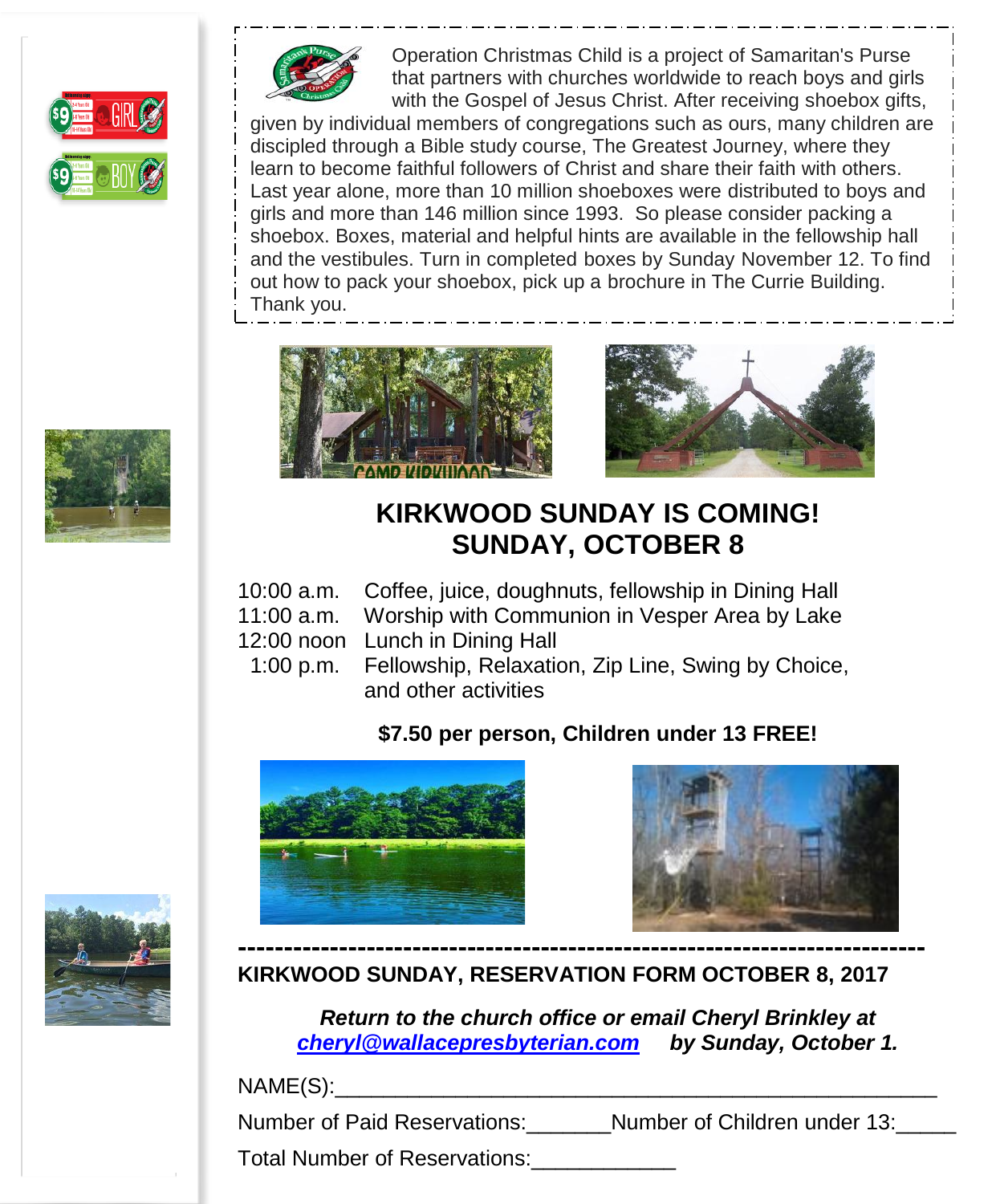| <b>WEEKLY CALENDAR</b> |                                                      |  |
|------------------------|------------------------------------------------------|--|
| Sunday, October 1      | 9:40 am Opening Assembly                             |  |
|                        | 10:00 am Sunday School                               |  |
|                        | 11:00 am Worship, Dr. Dan Robinson, preacher         |  |
|                        | After worship - PYT Football Watch Party, Youth Room |  |
| Monday, October 2      | 10:30 am Circle #1: Church Office Building           |  |
| Tuesday, October 3     | 10:30 am Circle #3: Church Fellowship Hall           |  |
|                        | 6:30 pm Presbyterian Men, Oak Plain PC               |  |
|                        | 7:00 pm Circle #4: Church-Blue Room                  |  |
| Wednesday, October 4   | 10:00 am Bible Study, Church Office Building         |  |
|                        | 6:00 pm Handbells                                    |  |
|                        | 7:30 pm Choir Practice                               |  |

#### **NOTES AND ANNOUNCEMENTS**

**\* Thanks to Dr. Dan Robinson** for preaching this morning.

**\* The Congregational Care Ministry Team** has made reservations at the Duplin Winery for the Down Home Christmas Show and dinner on November 17, at 5:30 pm. It's \$55.00 per person. Final count and Money due Oct. 2. Brenda Long will be in the Fellowship Hall today next two Sundays to take reservations and payments.

**\* We will celebrate** the Sacrament of the Lord's Supper next Sunday, October 8, at Camp Kirkwood. There will be no worship service here next week. Join us at beautiful Camp Kirkwood!

**\* Presbyterian Men** will meet on Tuesday, October 3 at 6:30 p.m. at the Oak Plain Presbyterian Church for supper and Bible study. All men are welcome to attend.

**\* Please join** the minister for a Bible study on Matthew 15:32-39 on Wednesday, October 4 from 10:00 - 11:00 a.m. in the Church Office Building.



*The flowers in the sanctuary today are given by Dean and Gerri Hanson in loving memory of Gerri's Father, Lowell Rasmussen who passed away in July.*



**HELP!! The WPC ice chests are missing! If you borrowed the two coolers from the church pantry, please return asap!**